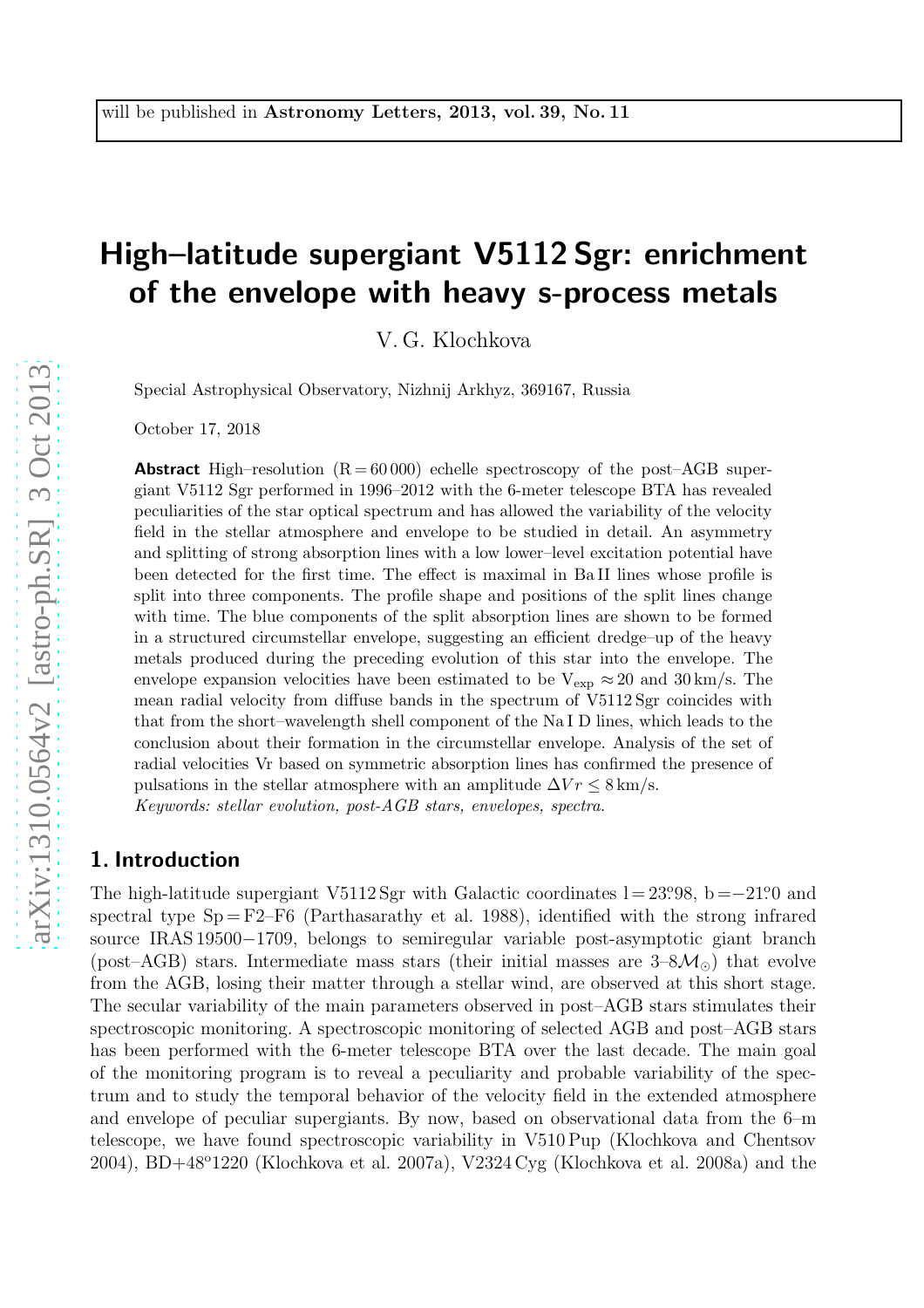optical counterparts of the infrared sources IRAS 01005+7910 (Klochkova et al. 2002) and IRAS 20508+2011 (Klochkova et al. 2006).

Original results concerning the variability of the optical spectrum and the velocity field in the atmospheres have also been obtained for the variable stars CY CMi (Klochkova 1995; Klochkova et al. 2007b), QY Sge (Klochkova et al. 2007c), V354 Lac (Klochkova 2009; Klochkova et al. 2009), and V448 Lac (Klochkova et al. 2010). The BTA spectroscopy for post–AGB stars is presented in more detail in our review (Klochkova 2012). Recently, Klochkova and Panchuk (2012) published the results of their spectroscopic monitoring for the high–latitude supergiant LN Hya whose observations revealed a peculiarity and variability of the profiles of strong Fe I, Fe II, Ba II, Si II, and other lines. Weak emissions of neutral atoms (VI, MnI, CoI, NiI, FeI) appeared in the June 1, 2010 spectrum. These features of the stellar spectrum detected for the first time suggest that the physical conditions in the upper atmospheric layers of LN Hya changed rapidly in 2010.

This paper is devoted to a detailed study of the optical spectrum for V5112 Sgr. The study of its photometric variability has a fairly long history (Arkhipova et al. 2010; Hrivnak et al. 2011). However, as yet no definitive conclusions about the causes, type, and parameters of the photometric variability have been reached. The cyclic variability amplitude of V5112 Sgr is low; it does not exceed  $\Delta V \leq 0.2^{\text{m}}$  in V and changes with time. As regards the variability period, it has been determined incompletely: as Hrivnak et al. (2010) showed, the dominant period is 38<sup>d</sup> in V.

A peculiarity of the infrared spectrum for IRAS 19500−1709 is the presence of a peculiar emission feature at  $21 \mu$  (Kwok et al. 1999). The small group of objects with the as yet unidentified  $21 \mu$  emission feature includes post-AGB stars with an atmospheric chemical composition changed in the course of their own evolution. A generalization of the results of several publications appeared in the late 1990's (Klochkova 1995; van Winckel et al. 1996; Reddy et al. 1997; van Winckel 1997) led Klochkova (1997) and Decin et al. (1998) to conclude that the atmospheric chemical composition of all post–AGB stars with the 21  $\mu$ emission feature changed through the dredge-up of carbon and heavy metals synthesized through the s–process. Subsequent studies of an extended sample of objects confirmed this conclusion. At present, about a dozen post–AGB stars with the  $21 \mu$  emission feature have been studied in our Galaxy. Their main list is contained in Hrivnak et al. (2010), a paper devoted to investigating the photometric variability of this type of stars.

IRAS 19500−1709 is the highest-latitude object in the group of sources with the 21  $\mu$  band. The location of V5112 Sgr at a high Galactic latitude already suggests that it belongs to an old population of the Galaxy. Its low metallicity (van Winckel et al. 1996) confirms this classification. The atmospheric chemical composition of the star studied in detail by these authors is typical of post–AGB stars with the  $21 \mu$  band: the atmospheres of these stars exhibit large overabundances of carbon and s–process elements synthesized during their preceding evolutionary stages. As follows from Table 11 in van Winckel (1997), V5112 Sgr is the record–holder in the overabundances of carbon and s–process elements in the atmosphere.

The circumstellar envelope of V5112 Sgr is also enriched with carbon and is a CO emission source (van der Veen et al. 1993). The flux emitted by the circumstellar envelope in IRAS bands is comparable to the visible flux from this star (Hrivnak et al. 1989). Note that the infrared flux from most of the highlatitude F supergiants is low. In particular, no infrared excess whatsoever was detected in the prototype star, the supergiant UU Her. The supergiant LN Hya, the optical spectrum peculiarities and the velocity field variability in whose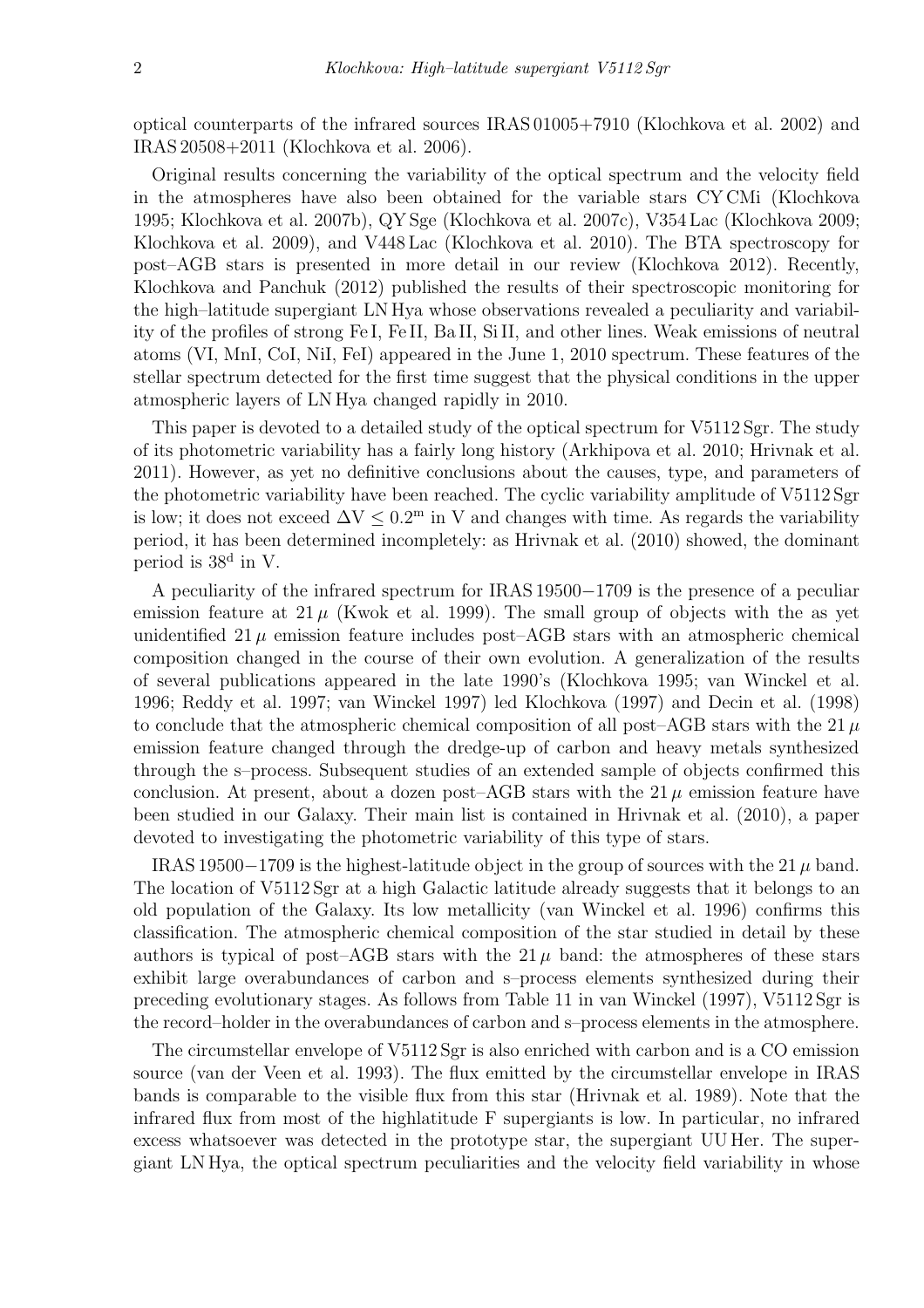atmosphere were studied by Klochkova and Panchuk (2012), is also a member of this small Galactic population (Sasselov 1984).

As can be seen from the above references, several papers devoted to investigating the chemical peculiarities of V5112 Sgr have been published in the last 20 years, while there is virtually no information about the peculiarities of its optical spectrum and its behavior with time. To make up for this deficiency, we took new high–quality optical spectra for V5112 Sgr in 1996–2012. Analysis of this observational material provided previously unknown information concerning the variability and peculiarities of the star optical spectrum and the detailed picture of radial velocities Vr in its atmosphere and envelope. In this paper, we briefly describe the methods of spectroscopic observations and spectrum processing as well as present and discuss our results.

#### 2. Observations, processing and analysis of spectra

We obtained spectroscopic data for V5112 Sgr at the Nasmyth focus of the 6-m BTA telescope at the Special Astrophysical Observatory with the NES echelle spectrograph designed by Panchuk et al. (2007, 2009). The observations were performed with a 2048×2048–pixel CCD array and an image slicer (Panchuk et al. 2009). The observations on August 2, 2012, were carried out with a larger 2048×4096–pixel CCD, which provided a considerable increase in the recorded spectral range. The spectral resolution is  $\lambda/\Delta\lambda \geq 60000$ ; the signal-to-noise ratio is S/N≥100. The mean dates of observations (JD) and the recorded spectral range are given in Table 1.

One–dimensional spectra were extracted from two–dimensional echelle frames using the ECHELLE context of the MIDAS software package modified by Yushkin and Klochkova (2005) by taking into account the peculiarities of the NES optical scheme. Cosmic-ray hits were removed by a median averaging of two spectra taken successively one after another. The wavelength calibration was made with a hollow–cathode ThAr lamp. The extracted spectroscopic data were processed with the DECH20t software package developed by Galazutdinov (1992). Telluric [O I],  $O_2$ , and  $H_2O$  lines were used to check the instrumental reconciliation of the spectra for the star and the hollow–cathode lamp. The procedure for measuring the heliocentric radial velocity Vr from the NES spectra and the sources of errors are described in more detail in Klochkova et al. (2008b) and Klochkova and Tavolzhanskaya (2010). The rms measurement error of Vr for stars with narrow absorption lines in the spectrum is  $\leq 1.0$ km/s (the accuracy from a single line).

## 3. Main results

In this section, we describe the main anomalies and variability of the line profiles as well as the related peculiarities in the behavior of the velocity field in the atmosphere and envelope of V5112 Sgr.

The overwhelming majority of absorption features in the stellar spectrum with low and moderate intensities have symmetric profiles without any anomalies. It is these numerous features that we used to study the behavior of the star radial velocities with time. Having analyzed our sets of Vr based on symmetric absorption lines, we concluded that there is no correlation between the line intensity and the corresponding Vr. This allowed us to consider the averaged radial velocities for each spectrum in the subsequent analysis. The mean velocity Vr(metals) reliably determined from numerous symmetric absorption lines is given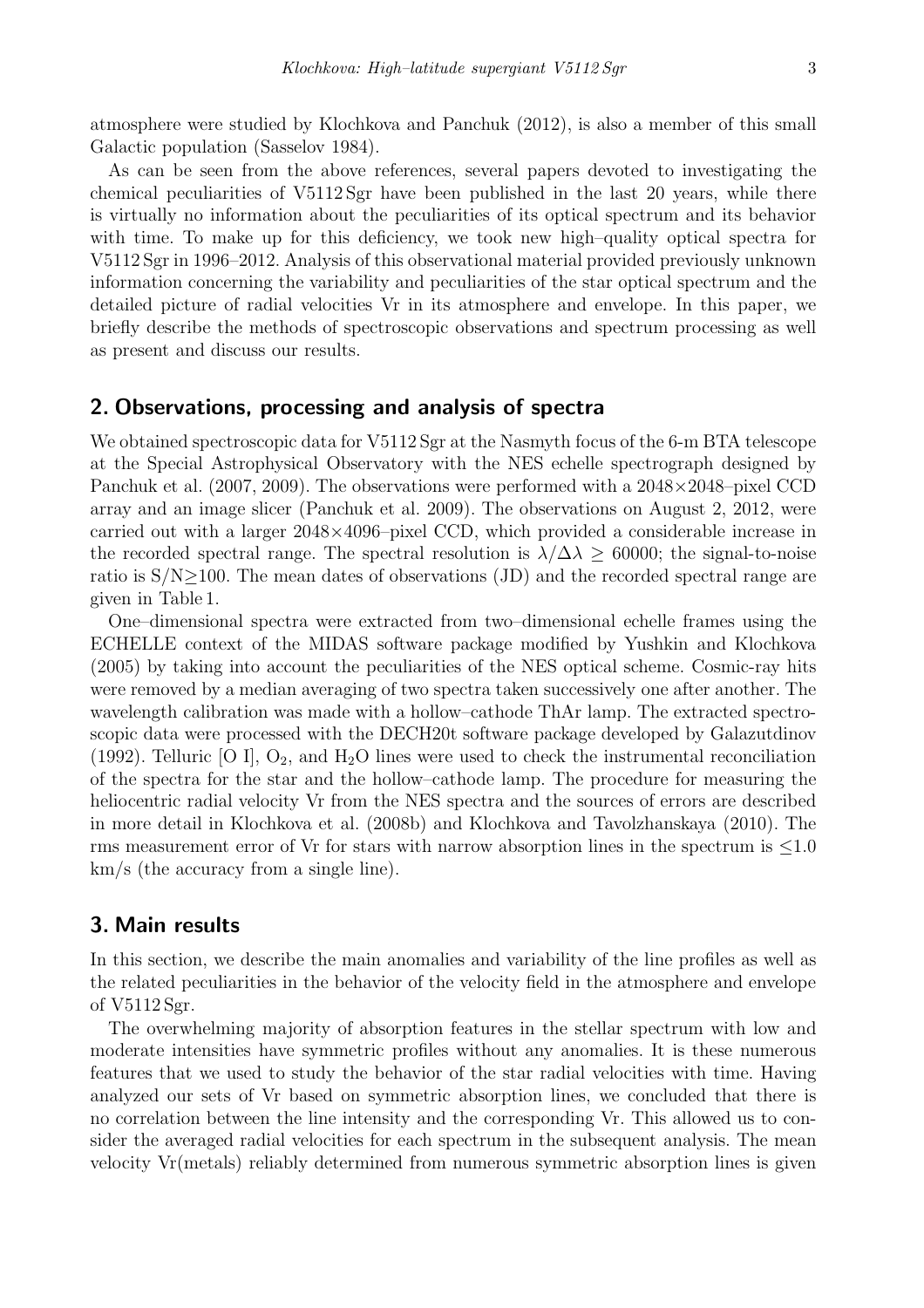| Date       | JD.        | $\Delta \lambda,$ | $V_{\rm r}$ , km/s    |         |        |            |
|------------|------------|-------------------|-----------------------|---------|--------|------------|
|            | $2450000+$ | Ă                 | Metals                | NaI     |        | DB         |
|            | 2          | 3                 | 4                     | 5       | 6      |            |
| 05.07.1996 | 0269.43    | 5150-8000         | $+14.4\pm0.5(30)$     |         |        | $-9.1(4)$  |
| 07.07.2001 | 2097.51    | 4610-6074         | $+21.1 \pm 0.1(190)$  | $+21.4$ | $-9.6$ | $-10.5(1)$ |
| 14.08.2006 | 3962.34    | 4555-6007         | $+5.4 \pm 0.1 (237)$  | $+6.8$  | $-8.5$ | $-9.5(1)$  |
| 28.09.2010 | 5462.26    | 5165-6690         | $+15.4 \pm 0.2(99)$   | $+9.4$  | $-9.2$ | $-9.1(2)$  |
| 13.06.2011 | 5725.53    | 4120-5580         | $+8.5\pm0.1(366)$     |         |        |            |
| 02.08.2012 | 6142.42    | 3990-6980         | $+10.1 \pm 0.1 (377)$ | $+9.5$  | $-8.8$ | $-8.8(5)$  |
|            |            |                   |                       |         | Mean:  |            |
|            |            |                   |                       |         | $-9.0$ | $-9.1$     |

Table 1. Log of observations for V5112 Sgr and measured heliocentric radial velocities Vr

Note. Here, Vr (metals), Vr (NaI), and Vr (DB) are the mean velocities from symmetric absorptions, from the components of the Na I D lines, and from diffuse bands, respectively. The number of lines used to determine the mean velocities is given in parentheses.

in column 4 of Table 1. As follows from this table, Vr(metals) changes from date to date with a small amplitude  $\leq 8 \text{ km/s}$  relative to the systemic velocity Vsys = 13 km/s obtained by Bujarrabal et al. (1992) and van der Veen (1993) from CO molecular lines. Obviously, this radial velocity variability with a small amplitude is attributable to the stellar pulsations studied in detail by Hrivnak et al. (2011). Based on a large set of measurements, these authors concluded that the radial velocity of V5112 Sgr changes only slightly near its mean  $Vr \approx 14 \text{ km/s}$ , which is very close to the systemic velocity  $Vsys = 13 \text{ km/s}$ .

The H $\alpha$  profile. Emission components in the H $\alpha$  profile are typical of post-AGB stars (see examples in Fig. 2 from Klochkova (1997)) and are among the main criteria for selecting such objects (Kwok 1993). As follows from Fig. 1, the H $\alpha$  profile contains emission components in all our spectra for V5112 Sgr. An  $H\alpha$  profile with a double–peaked emission feature typical of post–AGB stars was recorded in 2010 and 2012. Having analyzed a large volume of spectroscopic observations for post–AGB stars near the  $H\alpha$  line, Sanchez Contreras et al. (2008) classified the profiles of these stars. Using their classication, we attribute the H $\alpha$  profile in the spectrum of V5112 Sgr in quiescent phases to the EFA (emission–filled absorption) type. According to universally accepted views, this profile type points to the existence of a long–lived circumstellar gas reservoir. The line width is determined primarily by the effect of scattering by free electrons and by the kinematics of the circumstellar structure.

Note the abrupt change of the H $\alpha$  profile type in the spectrum of V5112 Sgr that occurred at the turn of the new century: in 1996, we recorded a profile inverse to the P Cyg one, while in the 2000s, as follows from Fig. 1, the profile contained already two emission components. We emphasize that this change of the  $H\alpha$  profile type that we detected occurred concurrently with a significant change in the object photometric characteristics found by Hrivnak et al. (2010) during a long–term monitoring.

The radial velocity derived from the absorption components of neutral hydrogen lines changes with time (Fig. 1). However, the small number of measurements (from one to four for different HI lines) did not allow us to reveal any regular patterns in the behavior of  $Vr(H I)$ .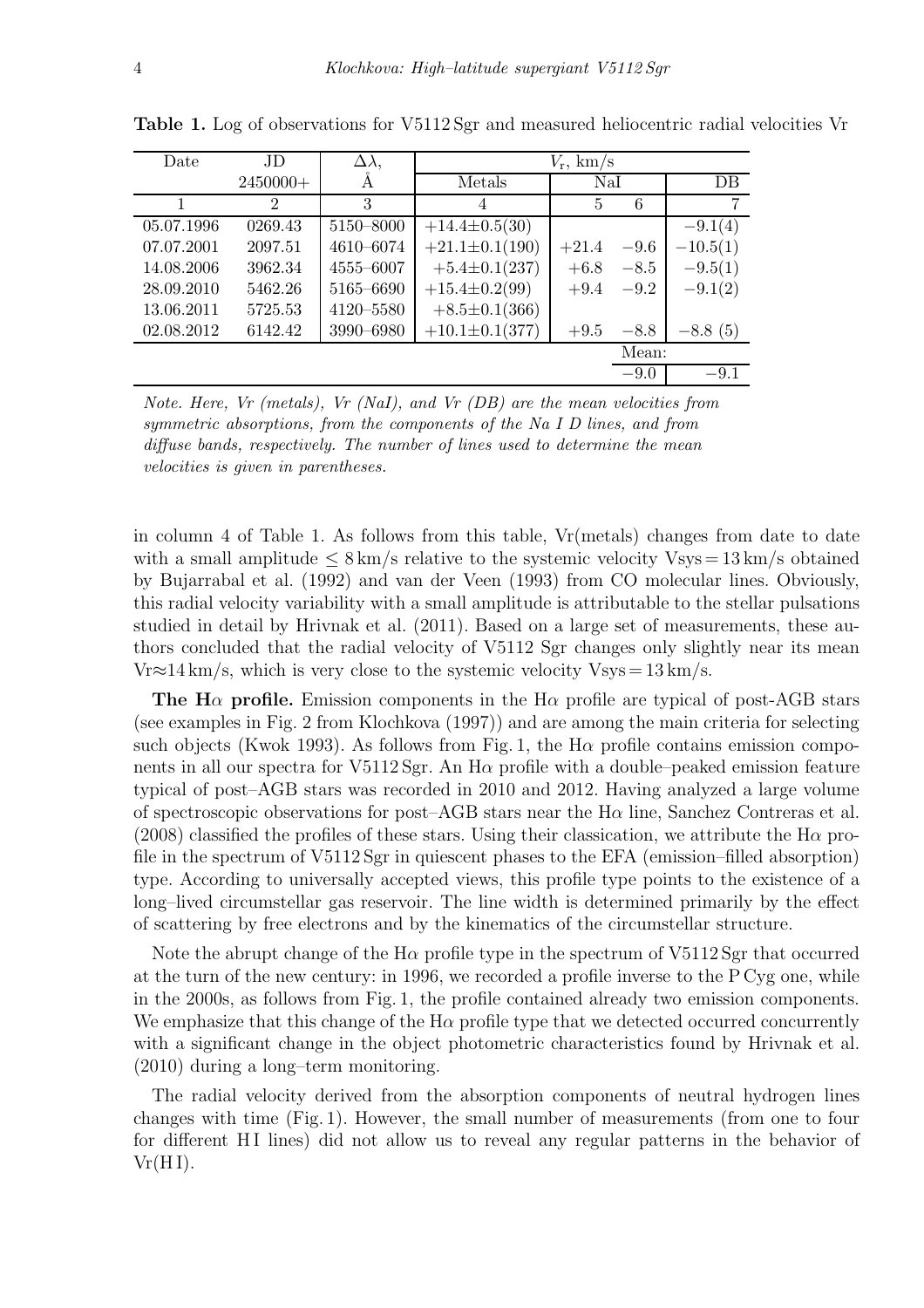

Figure 1. H $\alpha$  profiles in the spectra of V5112 Sgr taken at different dates from Table 1: August 2, 2012 (solid line) and September 28, 2010 (dash–dotted line). The crosses plot the profile in the spectrum with resolution  $R = 25000$  taken on July 5, 1996, with the Lynx spectrograph (Panchuk et al. 1993). Here and in subsequent figures, the vertical dashed line indicates the systemic velocity  $V$ sys = 13 km/s.

Strong absorption lines. Analyzing our highquality spectra of V5112 Sgr taken in a wide wavelength range, apart from the variable  $H\alpha$  profile, we revealed other, previously unknown, peculiarities of the spectrum.

First, we found the strongest absorption lines of metals (Si II, Ba II, Y II, Zr II) originating in the star high atmospheric layers to have anomalous profiles: asymmetric with an extended blue wing or split into individual components. As an example, Fig. 2 presents fragments of the spectra with BaII 4554 and BaII 4934 Å lines in the August 2, 2012 and July 7, 2001 spectra, respectively. Anomalous split profiles of the resonance lines for various chemical elements are shown in Figs. 3 and 4. A different width of the components is clearly seen here: for the long–wavelength component, it is approximately twice the width of the short–wavelength ones shifted considerably relative to the systemic velocity. This difference in widths suggests that the long–wavelength and blueshifted components are formed under different physical conditions. Note line splitting can also be seen in that Ba II  $4934\text{\AA}$  the fragment of the spectrum for V5112 Sgr from van Winckel (1997).

It should be emphasized that profile anomalies were detected only for the absorption lines of those metals for which large overabundances were detected in the stellar atmosphere. At the same time, the profiles of even the strongest absorption lines of ironpeak elements have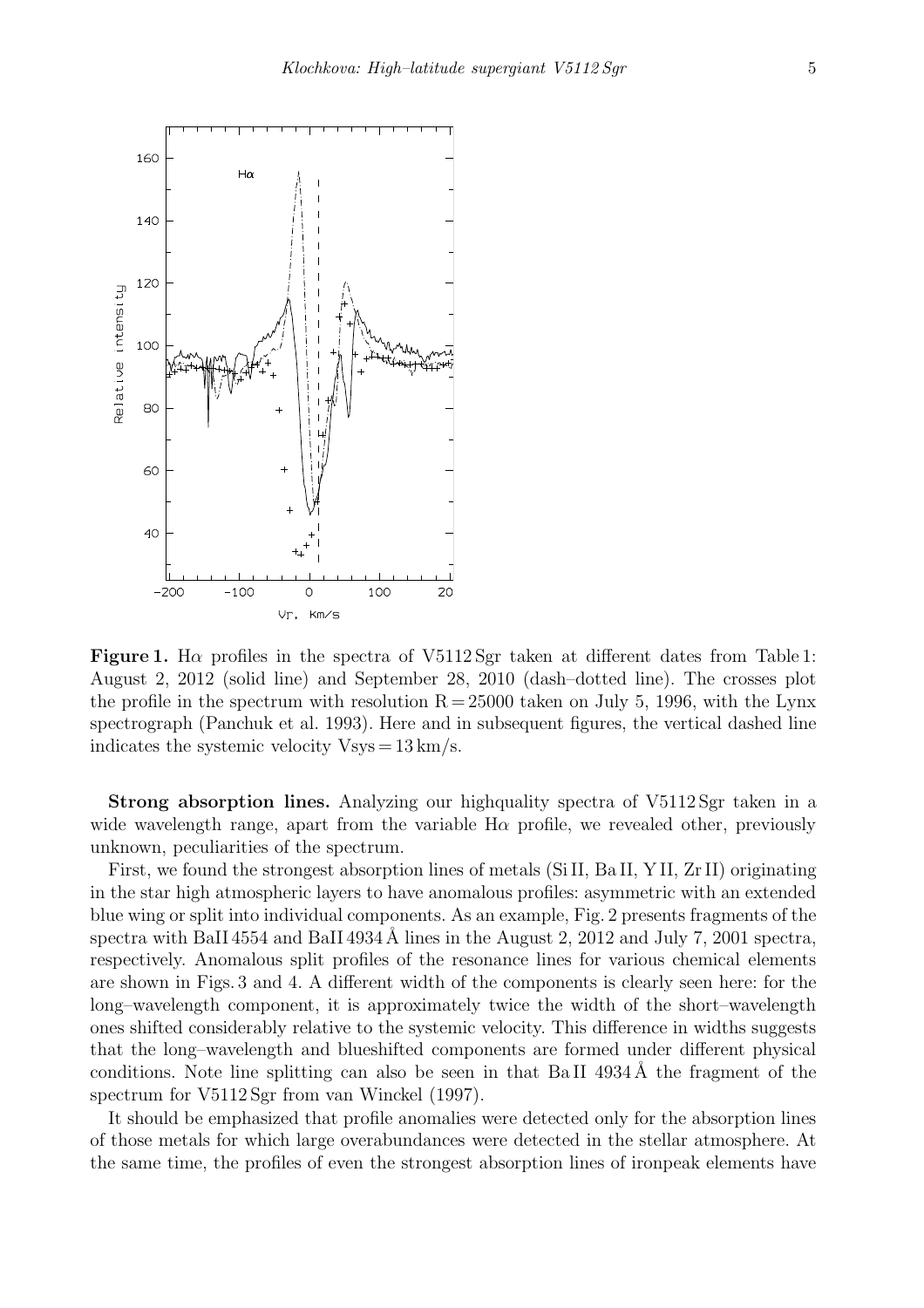| Date       | Vr, km/s |        |          |          |  |  |
|------------|----------|--------|----------|----------|--|--|
|            |          | BaH    | metals   |          |  |  |
| 07.07.2001 | $-17.3$  | $-8.7$ | $+20.5$  | $+21.07$ |  |  |
| 14.08.2006 | $-14.9$  | $-5.6$ | $+4.6$   | $+5.37$  |  |  |
| 13.06.2011 | $-16.4$  | $-5.9$ | $+10.9$  | $+8.48$  |  |  |
| 02.08.2012 | $-17.0$  | $-7.8$ | $+11.28$ | $+10.12$ |  |  |

Table 2. Radial velocity Vr from three components of the Ba II lines in the spectra of V5112 Sgr taken at different dates

Note. The mean velocity inferred from the symmetric absorptions of metals from Table 1 is given in the last column for comparison



**Figure 2.** Fragments of the spectra for V5112 Sgr containing split lines. The Ba II 4554 Å line in the August 2, 2012 spectrum (left); the Ba II 4934 A in the July 7, 2001 spectrum (right). The identification of main absorption lines is indicated.

no anomalies. This can be clearly seen in Fig. 2 from our comparison of the Ba II and Fe II lines with similar intensities.

Second, comparison of the line profiles in the spectra of V5112 Sgr taken on different nights revealed significant variability of the profile shape and positions of the split–line components. To illustrate the variability effect, Fig. 3 presents the profiles of two Ba II lines with the most prominent profile asymmetry and variability for several dates of observations.

Consider in more detail the picture of radial velocities based on the components of split absorption lines. Table 2 presents Vr for the individual components of the Ba II lines for four dates of observations. As follows from our comparison of the data from the last two columns of this table, the positions of the long–wavelength components of the Ba II lines change synchronously with those of the symmetric absorptions. Thus, we have reason to believe that the red component of the Ba II lines is formed in the stellar atmosphere. The position of the blue component itself changes only slightly with time, deviating from the mean Vr  $\approx -16.2 \text{ km/s}$  by  $\pm 0.6 \text{ km/s}$ . Thus, given the systemic velocity Vsys = 13 km/s, we find that the short–wavelength component of the Ba II lines (and other split absorption lines) is formed in layers expanding with a velocity  $V_{exp}(1) \approx 30 \text{ km/s}$ .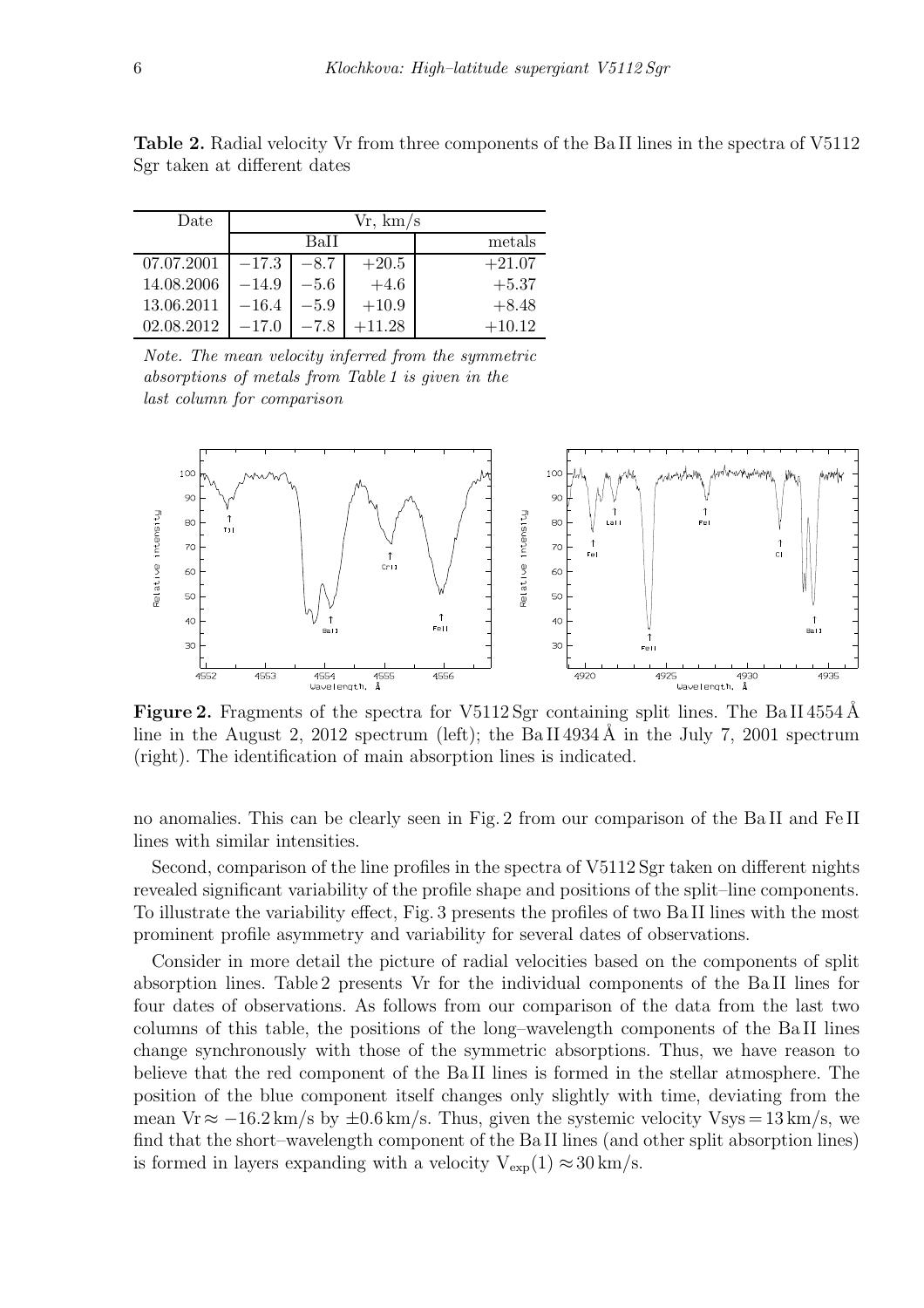

Figure 3. Variability of the Ba II line profiles in the spectra of V5112 Sgr taken at different dates: August 2, 2012 (thin solid and (b) line), June 13, 2011 (thick solid line), August 14, 2006 (dotted line), and July 7, 2001 (dashed line): left – Ba II 4554 Å, right – the Ba II 4934 Å.

Here, it is important to note that a similar expansion velocity,  $V_{\text{exp}} \approx 30{\text -}40 \text{ km/s}$ , was found by Bujarrabal et al. (1992) based on the recording of the CO emission profiles in the millimeter spectrum of IRAS 19500−1709 associated with the star V5112 Sgr. Bujarrabal et al. (1992, 2001) emphasize that the profiles of the CO bands for IRAS 19500−1709 are two–components ones: a central narrow emission component originating in a medium with a low (about 10 km/s) expansion velocity is superimposed on a high–velocity component. In our optical spectra, the split absorption line proles also exhibit a second component located between the short–wavelength and atmospheric ones: for the Ba II lines, the velocity corresponding to the position of the middle component is, on average,  $Vr \approx -7.1 \text{ km/s}$ . Thus, we obtain the following estimate for the expansion velocity of the layers in which this component is formed:  $V_{\rm exp}(2) \approx 20 \,\rm km/s$ .

The NaI resonance doublet was detected for four dates of observations. As follows from Fig. 5 and the data from columns 5 and 6 of Table 1, the doublet D line profile is complex. Two components are reliably identified at our spectral resolution. The position of the long–wavelength component of the Na I D lines changes with time, being in agreement with the positions of the symmetric metal absorptions originating in the stellar atmosphere for each date. In contrast, the position of the short–wavelength component of the Na I D lines is essentially constant with time. The mean velocity determined from the short–wavelength component is Vr−9.0 km/s, which is close to the position of the middle component in the split Ba II lines. Obviously, this stable short–wavelength component of the Na I D lines is formed in the circumstellar envelope, because we cannot expect the presence of interstellar Na I lines in the spectrum of a star so far away from the Galactic plane. Bartkevicius (1992) gives the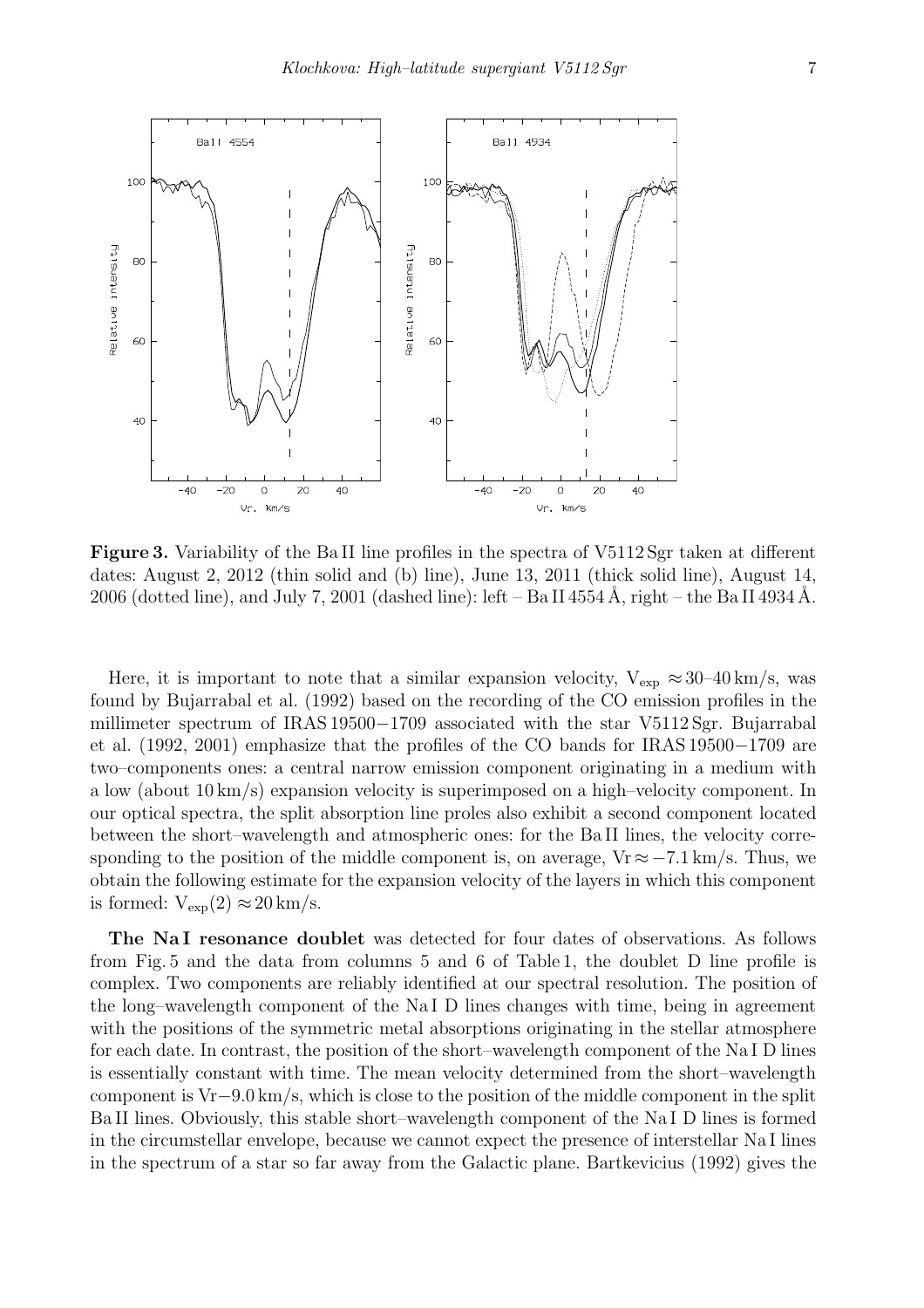

Figure 4. Profiles of selected split lines in the August 2, 2012 spectrum of V5112 Sgr.

color excess  $E(B-V) = 0.10<sup>m</sup>$  in the catalog of UU Her stars. The multiband photometry of V5112 Sgr performed by Hrivnak et al. (1989) is also indicative of a low reddening.

A complex profile that also contained the circumstellar component, in addition to the photospheric and interstellar ones, in the spectra of post–AGB stars with envelopes was previously observed only for the D lines of the Na I doublet. In particular, this is also true for the star V354 Lac, in the spectrum of which the circumstellar component of the Na I D lines was identified by Reddy et al. (2002). The profile of the NaI D lines and other peculiarities of the spectrum for this star were studied in more detail by Klochkova (2009) and Klochkova et al. (2009) based on BTA spectra. The circumstellar absorption components of the Na I D lines were also identified in the spectrum of HD 56126 that was well studied by Bakker et al. (1997), Klochkova et al. (2007b), and Klochkova and Chentsov (2007). In addition, the cases of a manifestation of the circumstellar gaseous–dusty envelope in the form of emission components of the Na I D lines are known. As an example, we provide spectra for the star V510 Pup identified with the infrared source IRAS 08005−2356 (Klochkova and Chentsov 2004), the bipolar nebula AFGL 2688 (Klochkova et al. 2004), and the semiregular variable QY Sge = IRAS 20056+1834 (Kameswara Rao et al. 2002; Klochkova et al. 2007c).

We emphasize also that weak absorption features identified with the so-called diffuse bands (DBs) well known in the spectroscopy of the interstellar medium are present in the optical spectrum of V5112 Sgr. As an illustration, Fig. 5 presents the profiles in "intensity–radial velocity" coordinates for one of the bands at  $6195.96 \text{\AA}$  in two spectra. The choice of this band is dictated by the fact that it is narrow and least blended in the spectra of F– and G–supergiants. Because of the large intensity difference between the absorption features, the scales of the vertical axes differ approximately by a factor of 10. This figure suggests that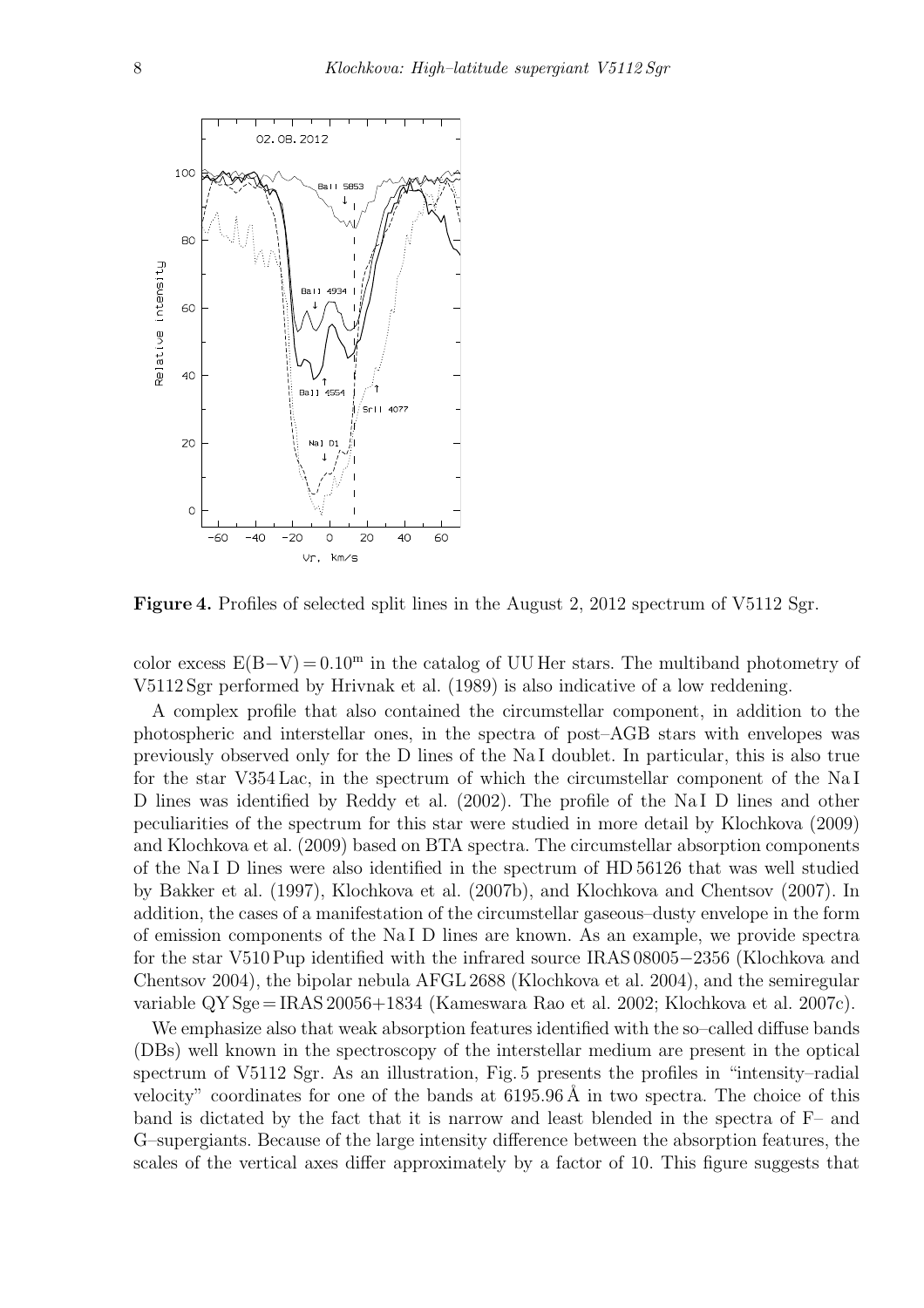

**Figure 5.** Left: profiles of the NaI D2 5889 Å line in the spectra of V5112 Sgr taken at different dates: August 2, 2012 (solid line), September 28, 2010 (dash–dotted line), August 14, 2006 (dotted line), and July 7, 2001 (dashed line) spectra. Right: profile of the diffuse 6195.96 Å band in the August 2, 2012 (solid line) and September 28, 2010 (dash-dotted line) spectra.

the positions of the circumstellar component of the NaI D2 line and the  $6195.96\text{ Å}$  band coincide.

In the the wavelength range  $5780-6613 \text{ Å}$ , we measured Vr(DB) from the positions of the reliably identified 5780, 5797, 6196, 6234, and 6379 Å features. We took the exact wavelengths of these bands from the list by Hobbs et al. (2008). In the August 2, 2012 spectrum, the equivalent widths of these features are  $W = 83, 40, 30, 8,$  and  $18 \text{ Å}$ , respectively. The inaccuracy of the mean velocity determined in the spectra of V5112 Sgr is  $\leq \pm 0.5$  km/s. As follows from the last row in Table 1, the mean (over the spectra)  $Vr(DB) = -8.9 \text{ km/s}$  is in excellent agreement with the velocity derived from the short–wavelength component of the Na I D lines.

The derived coincidence suggests that the weak diffuse bands we detected originate in the circumstellar envelope. This fact is not so trivial as it may seem, because after the publication of the results by Luna et al. (2008), it has been widely believed that the diffuse bands originate only in the interstellar medium; the physical conditions in the circumstellar envelopes of post–AGB stars are not conducive to their formation. Luna et al. (2008) reached this conclusion by studying high–resolution spectra for a sample of post–AGB stars. We compared our measurements of W and Vr with the data of these authors for V5112 Sgr and point out satisfactory agreement in W. However, the measurements of Vr for V5112 Sgr from Luna et al. (2008) have a low accuracy due to the inclusion of the wide band at  $6284 \text{\AA}$ ,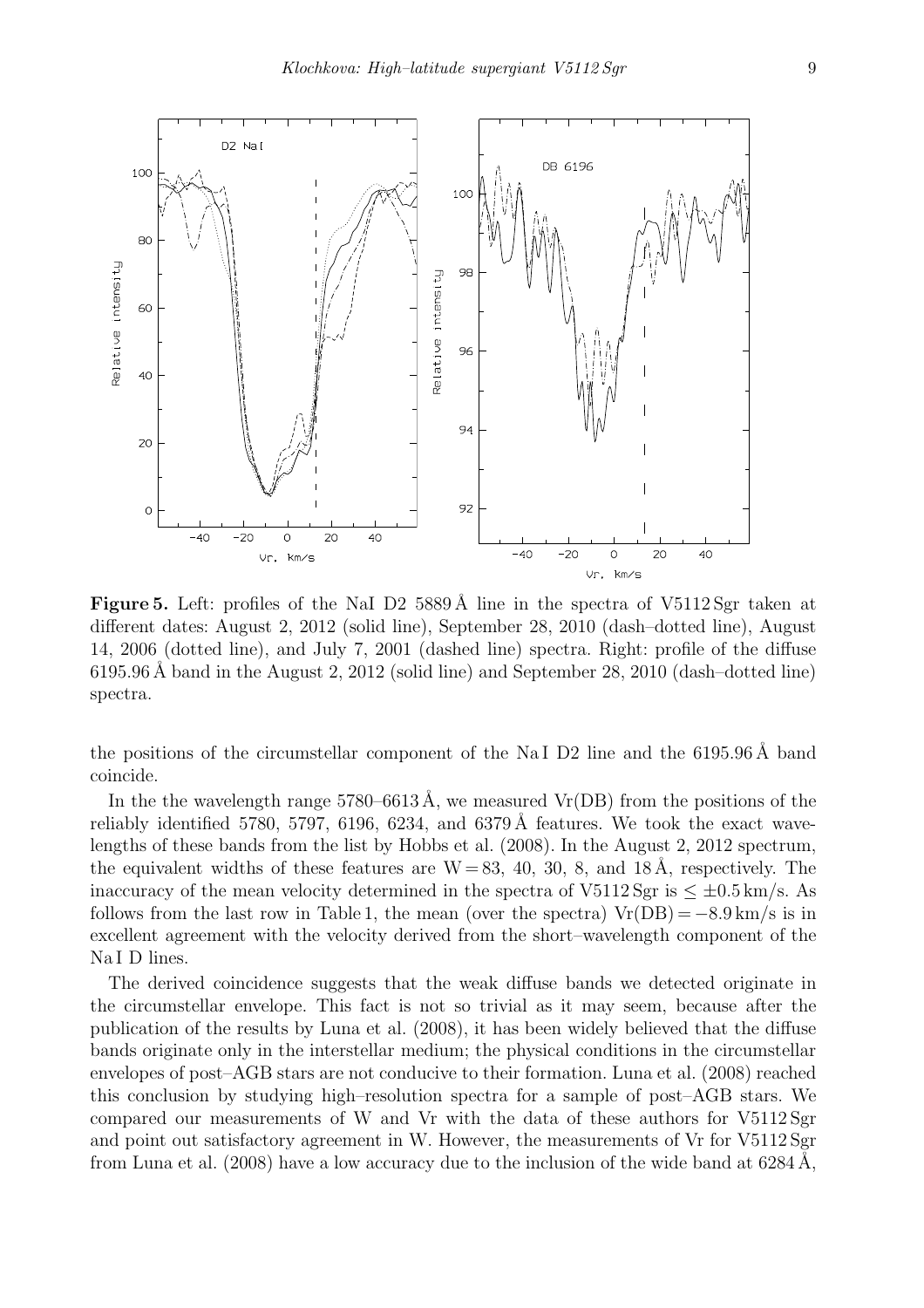| <b>Star</b>      | $21 \mu$ | [C/Fe] | <b>Envelopes</b> | $V_{\rm exp}$ , km/s |                       |
|------------------|----------|--------|------------------|----------------------|-----------------------|
|                  |          | [s/Fe] | structure        | CO                   | optical spectra       |
| CY CMi           |          |        | halo             | $10-12$ (L1993)      | 11 (K2007)            |
| V5112 Sgr        |          |        | bipolar          | 8, 11–14.4 $(L1993)$ | $20\,30$ (this paper) |
|                  |          |        |                  | 10, 30–40 $(B1992)$  |                       |
| $V354\,\rm{Lac}$ |          |        | bipolar          | $9.6 - 11.6$ (L1993) | 10.8 (K2009)          |
| $V448$ Lac       |          |        | $halo + arcs$    | $14-15$ (L1993)      | 15.2 (K2010)          |

Table 3. Basic information for four related post-AGB stars

Note to the table. The overabundances of carbon [C/Fe] and heavy metals [s/Fe] are marked by  $+$  in column 3. in accordance with the results from Klochkova (1995) for CY CMi, van Winckel et al. (1996) for V5112 Sgr, Klochkova et al. (2009) for V354 Lac, and Decin et al. (1998) for V448 Lac. The type of circumstellar envelope morphology (column  $\lambda$ ) is given according to the Hubble space telescope observations by Sahai et al. (2007). The expansion velocities  $V_{\text{exp}}$  in column 5 are given based on CO band observations. The last column gives the expansion velocity determined from the positions of the Swan  $C_2$  molecular bands in the optical spectra of CY CMi, V354 Lac, and V448 Lac and from the shell components of the Ba II lines for V5112 Sgr. The references are designated as L1993 for Loup et al. (1993), B1992 for Bujarrabal et al. (1992), K2007 for Klochkova et al. (2007b), K2009 for Klochkova et al. (2009), and K2010 for Klochkova et al. (2010).

which, besides, is blended with telluric features, and the use of the band at  $6613.7 \text{ Å}$ , which is located in the blue wing of a very strong Y II absorption line in the spectrum of V5112 Sgr. Yttrium has a large overabundance in the stellar atmosphere: according to van Winckel (1997),  $[s/Fe] = +1.3$ . Therefore, the 6613.7 Å line profile has anomalies typical of the strong absorption lines of heavy metals in the spectrum of V5112 Sgr.

## 4. DISCUSSION

As we have pointed out above, an optical manifestation of circumstellar envelopes has been found previously in the D lines of the Na I doublet. The results of observations of the circumstellar envelopes around Mira–type stars in the K I 7665 and 7669  $\AA$  lines are also known (see Guilain and Mauron (1996) and references therein). Based on high–resolution spectra, apart from Na I and K I, Mauron and Huggins (2010) also detected other metals in the gas phase in the Mira–type star CW Leo (the infrared source  $\text{IRC}+10216$ ), which has an extremely extended structured envelope with an angular size of about 200 arcsec: Ca I, Ca II, and Fe I.

In this work, we have detected a manifestation of the envelope in lines of heavy metals in the spectrum of a star at a later evolutionary stage for the first time. The main new result of our study is the detection of a multicomponent Ba II line profile and an asymmetry of the low–excitation absorption lines for a number of other metals in the spectrum of V5112 Sgr. Previously, we found a distortion of the profiles of the strongest absorption lines for three more post–AGB stars with similar parameters:  $CY CMi = IRAS 07134+1005$ , V354 Lac = 22274+5435, and V448 Lac = 22223+4327.

Table 3 gives basic properties for these related post–AGB stars. In addition to the common signatures of protoplanetary nebulae (PPN) formulated by Kwok (1993), a further study of these stars and associated infrared sources revealed a number of important properties. In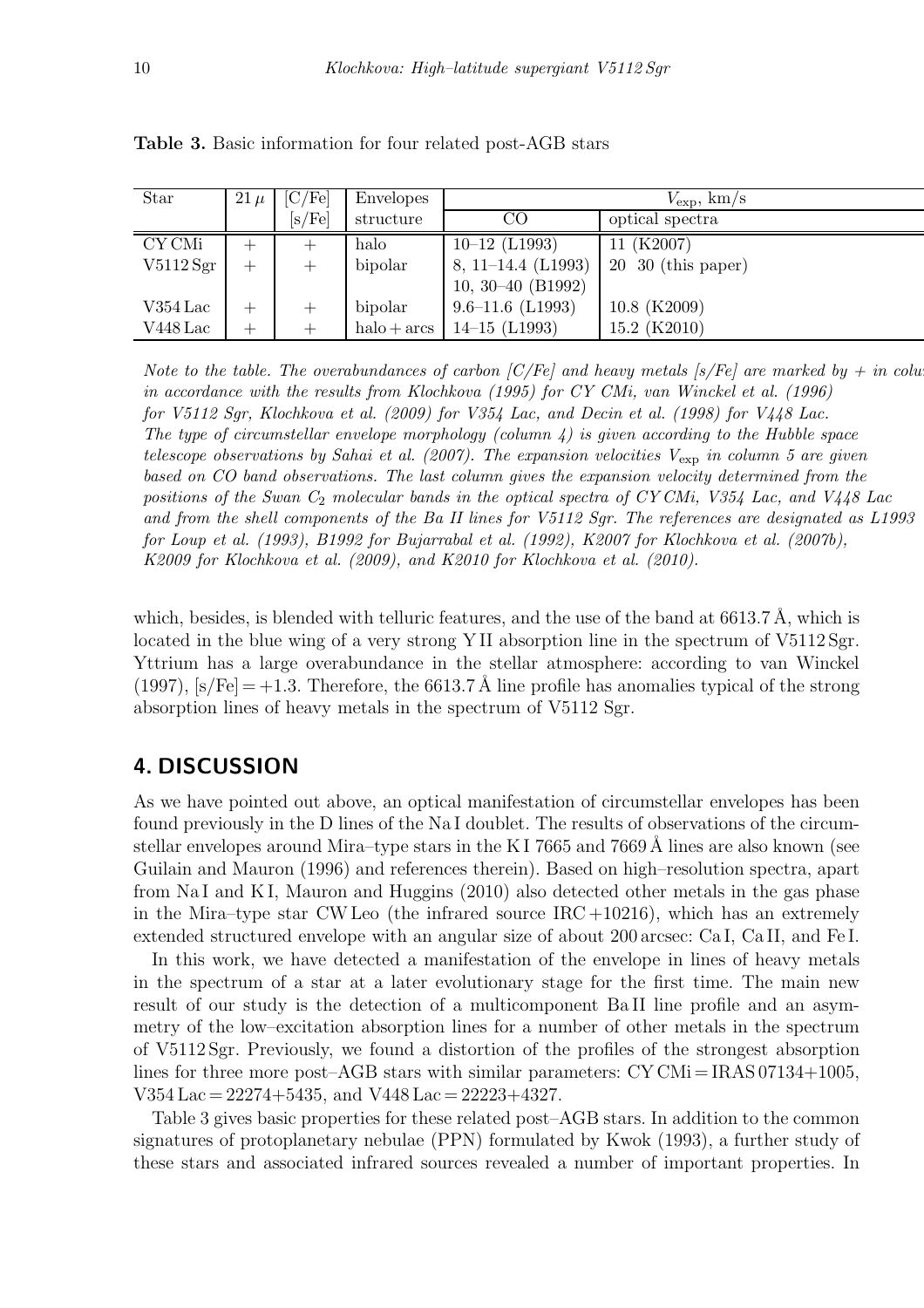particular, an emission feature at  $\lambda = 21\mu$  was detected in the infrared spectra of all four objects being compared. The 21  $\mu$  band was first detected in the infrared spectra of four PPNs by Kwok et al. (1989); a decade later, the same authors (Kwok et al. 1999) published a list of already a dozen PPN, among which there are also the four stars from Table 3. Based on high–spatial–resolution Hubble space telescope snapshots, Sahai et al. (2007) and Ueta et al. (2000, 2008) concluded that the envelopes of these four stars have different aspherical morphologies (see column 4 in Table 3). The last two columns in this table give the expansion velocity  $V_{\text{exp}}$  of the circumstellar envelope from millimeter (column 5) and optical (column 6) observations.

Among the objects listed in Table 3, the semiregular variable V354 Lac (spectral type G5 Iap, as inferred by Hrivnak (1995)) is closely analogous to V5112 Sgr in envelope structure and spectrum peculiarities. The spectroscopic monitoring of this star performed by Klochkova et al. (2009) at the 6-m BTA telescope with resolution  $R = 60000$  revealed a splitting of the strongest absorption lines with a lower–level excitation potential  $\chi_{\text{low}} < 1 \text{ eV}$ . Analysis of the kinematics showed that the short–wavelength component of the split line is formed in the star extended gas–dust envelope. This splitting is most clearly seen in the profile of the BaII 6141 Å line with an equivalent width  $W \approx 1$  Å. The Doppler separation between the absorption components of this line is about  $35 \,\mathrm{km/s}$ . The position of the short– wavelength component of Ba II coincides with the position of the circumstellar component in the profile of the Na I D-lines, which is formed in the same layers where the Swan  $C_2$  molecular bands are also formed. This coincidence suggests that, apart from the atmospheric component, the complex Ba II 6141 Å line profile contains the component originating in the circumstellar envelope. Such a splitting (or asymmetry of the profile because of the flatter blue wing) is also observed for other BaII lines ( $\lambda$ 4554, 5853, and 6496 A) as well as for the strong La II 6390 Å, Nd II 5234 Å, 5293 Å, Y II 5402 Å, lines. In the spectrum of V354 Lac, the lines of these heavy–element ions are enhanced to an extent that their intensities are comparable to those of the neutral hydrogen lines.

Based on BTA spectra, Klochkova et al. (2007b) and Klochkova et al. (2010) found peculiarities and variability of the optical spectra for two other stars from Table 3, CY CMi and V448 Lac, respectively. The profiles of the strongest metal absorption lines in the spectrum of these two stars are asymmetric. All lines, except the hydrogen ones, have the same type of asymmetry: the blue wing is more extended than the red one, i.e., the radial velocity measured from the upper part of the profile (from the wings) turns out to be lower than that measured from the core. The blueshift of the wings relative to the core increases as the line strengthens, gradually or abruptly. In addition, we see from our comparison of the spectra taken at different dates that the profile shape of these lines originating in the star expanding atmosphere (at the base of the wind) changes both with time and with line intensity. We emphasize that no clear splitting into components has been found in the collection of BTA echelle spectra for CY CMi and V448 Lac even for the most intense absorption lines. The expansion velocity was measured with a high accuracy for both stars from several tens of rotational lines of the Swan  $C_2$  molecular bands and it was concluded that the molecular envelope expansion is stable.

Note that a probable splitting of the absorption lines into components with different positions and intensities for different dates of observations must not be ruled out a priori. Observations with an ultra–high spectral resolution are needed to test this assumption.

The difference in profile peculiarity type for two pairs of stars, V5112 Sgr and V354 Lac with split profiles of the strongest absorption lines of selected elements as well as CY CMi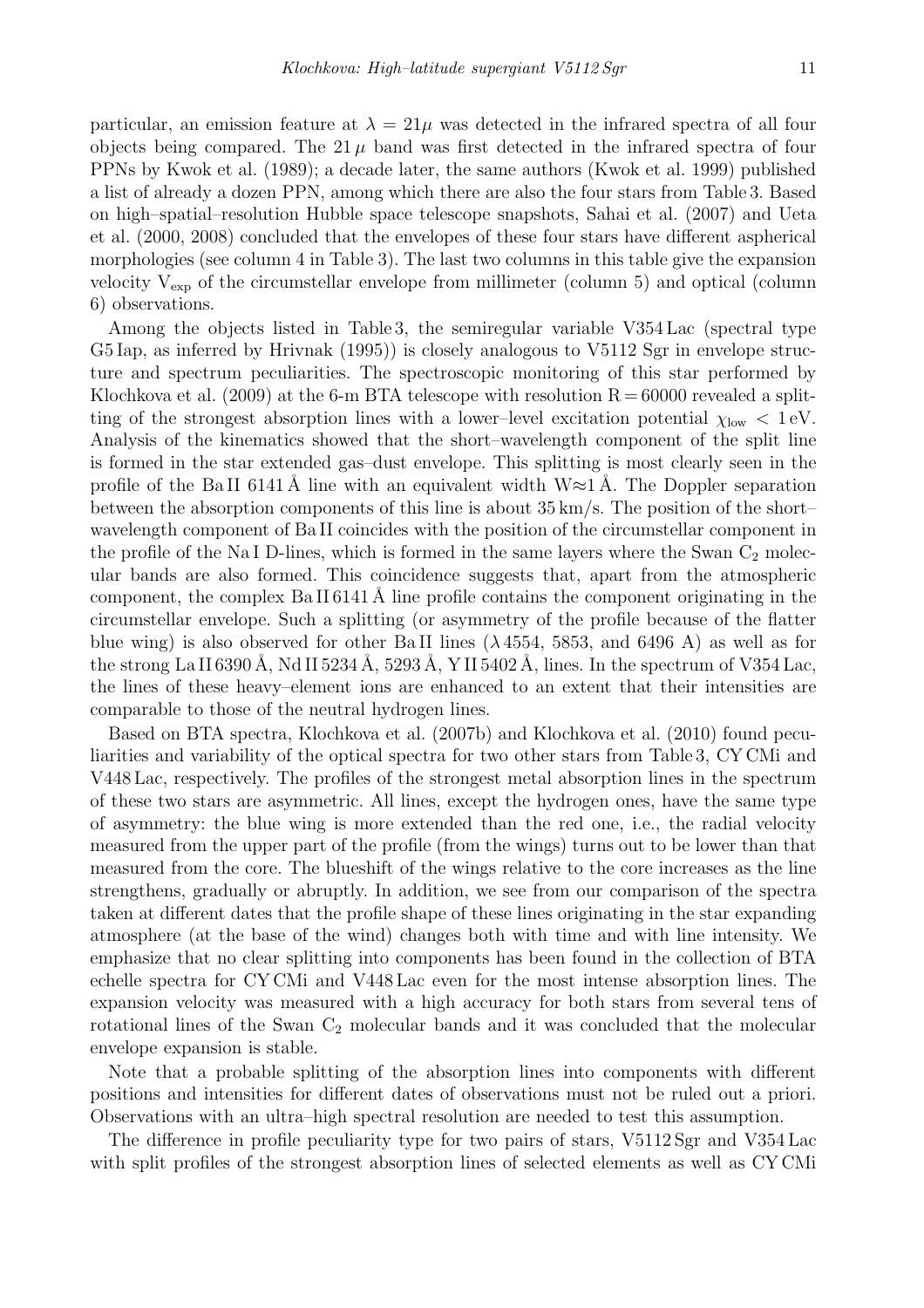and V448 Lac with asymmetric but unsplit profiles, suggests that a complex morphology of the circumstellar envelope could be a factor causing the profile peculiarity and variability for strong lines. We see from the data in Table 3 that the envelope for the pair of V5112 Sgr and V354 Lac with split absorption lines is bipolar, while for CY CMi and V448 Lac there is no splitting and the extended envelopes have a less distinct structure. The validity of this assumption is also confirmed by the fact that in the spectrum of V5112 Sgr, for which Bujarrabal et al. (1992) detected slow  $(V_{\rm exp} = 10 \,\rm km/s)$  and fast (30–40 km/s) expansion based on CO bands, we see a three–component profile structure for strong absorption lines. The split line profiles include the photospheric and two shell components, one of which, by analogy with the CO profile, originates in the envelope formed at the AGB stage and expanding with a velocity  $V_{\text{exp}}(2) \approx 20 \text{ km/s}$  and the other originates in the envelope with an expansion velocity  $V_{\text{exp}}(1) \approx 30 \text{ km/s}$  formed later.

At present, there are no universally accepted views of the formation of deviations from spherical symmetry for PPN. An asymmetry (in particular, bipolarity) of the structures in selected PPN was detected in several types of observations. Having investigated the polarization of the near–infrared emission for a sample of extended nebulae, Gledhill et al. (2001) identified three different shapes of these objects: isotropic, bipolar, and nebulae with a dominant core. IRAS 19500−1709 in polarized light is a typical bipolar nebula with two lobes and a dust lane. Having analyzed high–spatial–resolution HST optical images for a sample of PPN, Ueta et al. (2000, 2008) concluded that the optical thickness of the circumstellar matter is a decisive factor in the formation of a particular type of stellar envelope morphology.

A brief overview of the physical mechanisms for the formation of these complex structures can be found, for example, in Lagadec et al. (2011). As a rule, it is assumed that the dense spherical envelope formed at the AGB stage expands with a low velocity, while the axisymmetric part of the envelope formed later, at the post–AGB stage, undergoes fast expansion. The sequence of these processes gives rise to a gradient of the optical thickness in the direction from the equator to the polar axis of the system. The existence of a companion in the system and/or the presence of a magnetic field can also be the physical factors due to which the spherical symmetry of the stellar envelope is lost in the short interval of evolution between AGB and post–AGB (see Huggins et al. 2009; Leal–Ferreira et al. 2012; and references therein). Recently, Koning et al. (2013) proposed a simple PPN model that was constructed based on a pair of evacuated cavities inside a dense spherical halo. The authors showed that all of the morphological peculiarities observed in real bipolar PPNs could be reproduced by varying parameters (the matter density in the cavity, its size and orientation).

As Sahai et al. (2007) pointed out, the difference in the shape of "extended halo" and "bipolar" nebulae could be purely visual, because the observed shape depends strongly on the inclination of the axis to the line of sight and on the angular resolution of the structure. For instance, according to Nakashima et al. (2009), the extended envelope of CY CMi has no clear structure in the form of jets, cavities, etc.

In future, it is especially important to study with a high resolution  $(R > 60000)$  the optical spectra of other related stars from the sample of objects with the 21  $\mu$  emission feature with atmospheres enriched with heavy s–process metals. In particular, this also applies to the faint stars with carbon enriched envelopes identified with the infrared sources IRAS 04296+3429 and 23304+6147. According to the data by Klochkova et al. (1999, 2000), the atmospheres of the central stars of both sources are enriched with carbon and heavy metals, while according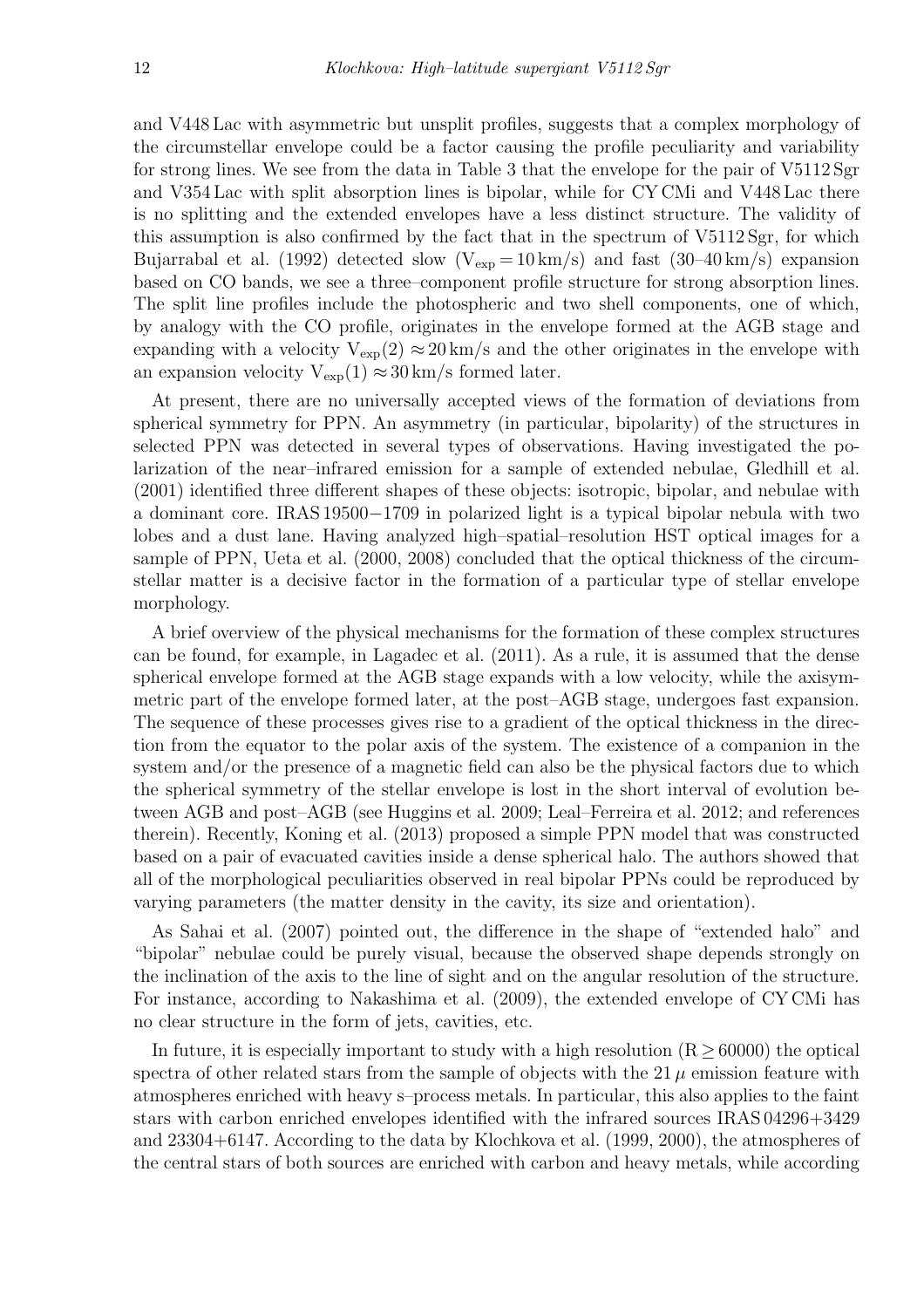to the observations by Sahai et al. (2007), the envelope of IRAS 04296+3429 has a bipolar shape and the envelope of IRAS 23304+6147 probably has a quadrupole shape.

## 5. Conclusions

Based on our high–resolution echelle spectra of the post–AGB supergiant V5112 Sgr taken in 1996–2012 at the 6–m BTA telescope, we detected peculiarities and variability of the spectrum and the velocity field in the stellar atmosphere and envelope. An asymmetry and splitting of strong metal absorption lines, which is maximal for the Ba II lines whose profile is split into three components, have been found for this star for the first time. The profile shape of the split lines and their positions are variable in time.

We determined two envelope expansion velocities  $V_{\text{exp}} \approx 20$  and  $30 \text{ km/s}$  consistent with the picture of envelope expansion from millimeter observations. The coincidence of Vr determined from the short–wavelength components of the split absorption lines with the velocities derived from CO molecular bands and the short–wavelength component of the Na I D lines suggests that the short–wavelength components of the heavy–metal lines are formed in a structured circumstellar envelope. Thus, evidence for an efficient dredge–up of the heavy metals produced during the stars preceding evolution into the envelope has been obtained for the first time.

Analysis of the set of radial velocities Vr inferred from symmetric absorption lines confirmed the presence of pulsations in the stellar atmosphere with a pulsation amplitude  $\Delta Vr \leq 8 \,\mathrm{km/s}.$ 

The mean (from three spectra) radial velocity determined from diffuse bands in the spectrum of V5112 Sgr agrees excellently with the velocity derived from the short–wavelength shell component of the Na I D lines. This leads us to conclude that the diffuse bands are formed in the circumstellar envelope.

#### Acknowledgements

This work was supported by the Russian Foundation for Basic Research (project 11–02– 00319 a) and the "Extended Objects in the Universe" Basic Research Program of the Division of Physical Sciences of the Russian Academy of Sciences.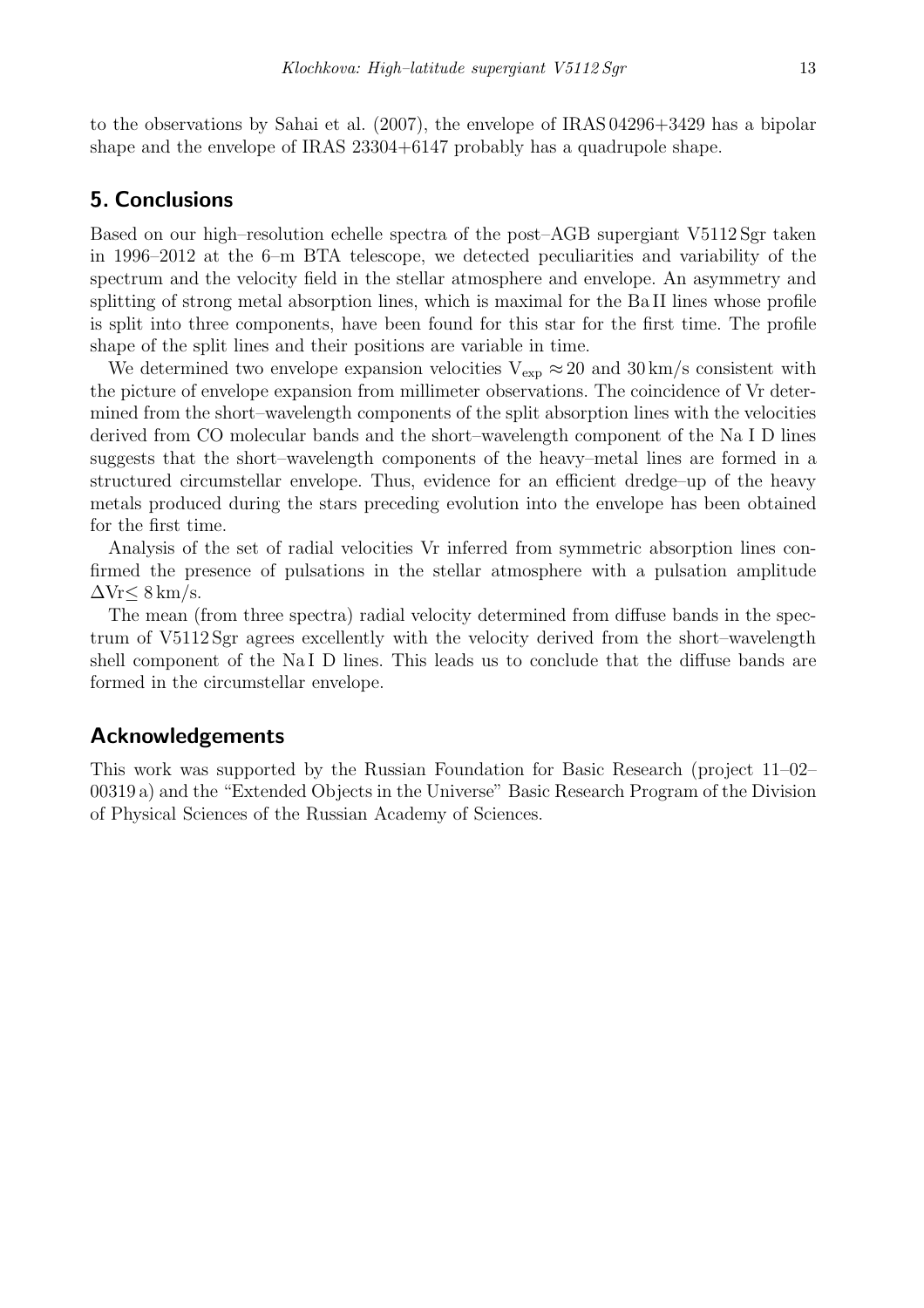## References

- V.P. Arhipova, N.P. Ikonnikova, and G.V. Komissarova, Astron. Lett. 36 268 (2010).
- E.J. Bakker, E.F. van Dishoeck, L.B.F.M. Waters, and T. Schoenmaker, Astron. Astrophys. 323 469 (1997).
- A. Bartkevicius, Baltic Astron. 1 194 (1992).
- V. Bujarrabal, J. Alcolea, and P. Planesas, Astron. Astrophys. 257 701 (1992).
- V. Bujarrabal, A. Castro-Carrizo, J. Alcolea, and C. Sanchez Contreras, Astron. Astrophys. 377 868 (2001).
- L. Decin, H. van Winckel, C. Waelkens, and E. J. Bakker, Astron. Astrophys. 332 928 (1998).
- G.A. Galazutdinov, Preprint Spec. Astrophys. Observ. No. 92 (1992).
- T.M. Gledhill, A. Chrysostomou, J.H. Hough, and J.A. Yates, Mon. Not. R. Astron. Soc. 322 321 (2001).
- Ch. Guilain and N. Mauron, Astron. Astrophys. 314 585 (1996).
- L.M. Hobbs, D.G. York, T.P. Snow, et al., Astrophys. J. 680 1256 (2008).
- B.J. Hrivnak, Astrophys. J. 438 341 (1995).
- B. Hrivnak, S. Kwok, and K. M. Volk, Astrophys. J. 346 265 (1989).
- B.J. Hrivnak, W. Lu, R.E. Maupin, and B.D. Spitzbart, Astrophys. J. 709 1042 (2010).
- B.J. Hrivnak, W. Lu, K.L. Wefel, et al., Astrophys. J. 734 25 (2011).
- P.J. Huggins, N. Mauron, and E.A. Wirth, Mon. Not. R. Astron. Soc. 396 1805 (2009).
- N. Kameswara Rao, A. Goswami, and D.L. Lambert, Mon. Not. R. Astron. Soc. 334 129 (2002).
- V.G. Klochkova, Mon. Not. R. Astron. Soc. 272 710 (1995).
- V.G. Klochkova, Bull. Spec. Astrophys. Obs. 44 5 (1997).
- V.G. Klochkova, Astron. Lett. 35 457 (2009).
- V.G. Klochkova, Astrophys. Bull. 67 385 (2012).
- V.G. Klochkova and V.E. Panchuk, Astron. Rep. 56 104 (2012).
- V.G. Klochkova and N.S. Tavolganskaya, Astrophys. Bull. 65 18 (2010).
- V.G. Klochkova and E.L. Chentsov, Astron. Rep. 48 301 (2004).
- V.G. Klochkova and E.L. Chentsov, Astron. Rep. 51 994 (2007).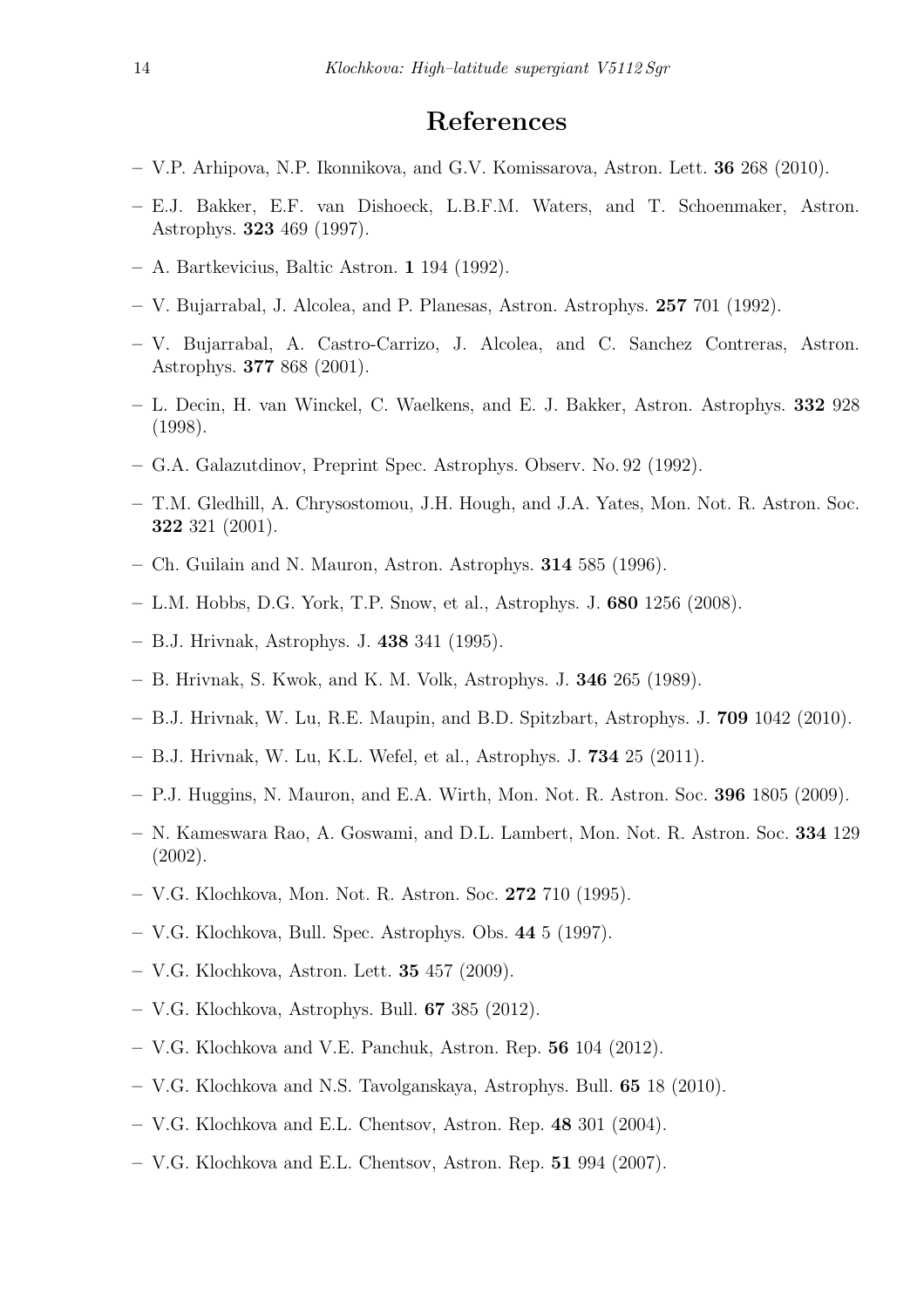- V.G. Klochkova, R. Szczerba, V.E. Panchuk, and K. Volk, Astron. Astrophys. 345 905 (1999).
- V.G. Klochkova, R. Szczerba, and V.E. Panchuk, Astron. Lett. 26 88 (2000).
- V.G. Klochkova, M.V. Yushkin, A.S. Miroshnichenko, V.E. Panchuk, and K. Bjorkman, Astron. Astrophys. 382 143 (2002).
- V.G. Klochkova, V.E. Panchuk, M.V. Yushkin, and A.S. Miroshnichenko, Astron. Rep. 48 288 (2004).
- V.G. Klochkova, V.E. Panchuk, N.S. Tavolzhanskaya, and G. Zhao, Astron. Rep. 50 232 (2006).
- V.G. Klochkova, E.L. Chentsov, N.S. Tavolzhanskaya, and V.E. Panchuk, Astron. Rep. 48 642 (2004a).
- V.G. Klochkova, E.L. Chentsov, N.S. Tavolganskaya, and M.V. Shapovalov, Astrophys. Bull. 62 162 (2007b).
- V.G. Klochkova, V.E. Panchuk, E.L. Chentsov, and M.V. Yushkin, Astrophys. Bull.62 217 (2007c).
- V.G. Klochkova, E.L. Chentsov, and V.E. Panchuk, Astrophys. Bull. 63 112 (2008a).
- V.G. Klochkova, V.E. Panchuk, M.V. Yushkin, and D.S. Nasonov, Astrophys. Bull. 63 386 (2008b).
- V.G. Klochkova, V.E. Panchuk, and N.S. Tavolganskaya, Astrophys. Bull. 64 155 (2009).
- V.G. Klochkova, V.E. Panchuk, and N.S. Tavolzhanskaya, Astron. Rep. 54 234 (2010).
- N. Koning, S. Kwok, and W. Steffen, Astrophys. J. 765 92 (2013).
- S. Kwok, Ann. Rev. Astron. Astrophys. 31 63 (1993).
- S. Kwok, K.M. Volk, and B. Hrivnak, Astrophys. J. 345 L51 (1989).
- S. Kwok, K.M. Volk, and B. Hrivnak, in Asymptotic Giant Branch Stars, Proceedings of the IAU Symposium No. 191, Ed. by T. Le Bertre, A. Lebre, and C. Waelkens (Astron. Soc. of the Pacic, San Francisco, USA, 1999), p. 297.
- E. Lagadec, T. Verhoelst, D. Mekarnia, et al., Mon. Not. R. Astron. Soc. 417 32 (2011).
- M.L. Leal-Ferreira, W.H.T. Vlemmings, P.J. Diamond, et al., Astron. Astrophys. 540 A42 (2012).
- C. Loup, T. Forveille, A. Omont, and J.P. Paul, Astron. Astrophys. Suppl. Ser. 99 291 (1993).
- R. Luna, T. L.X. Cox, M.A. Satorre, et al., Astron. Astrophys. 480 133 (2008).
- N. Mauron and P.J. Huggins, Astron. Astrophys. 513 A31 (2010).